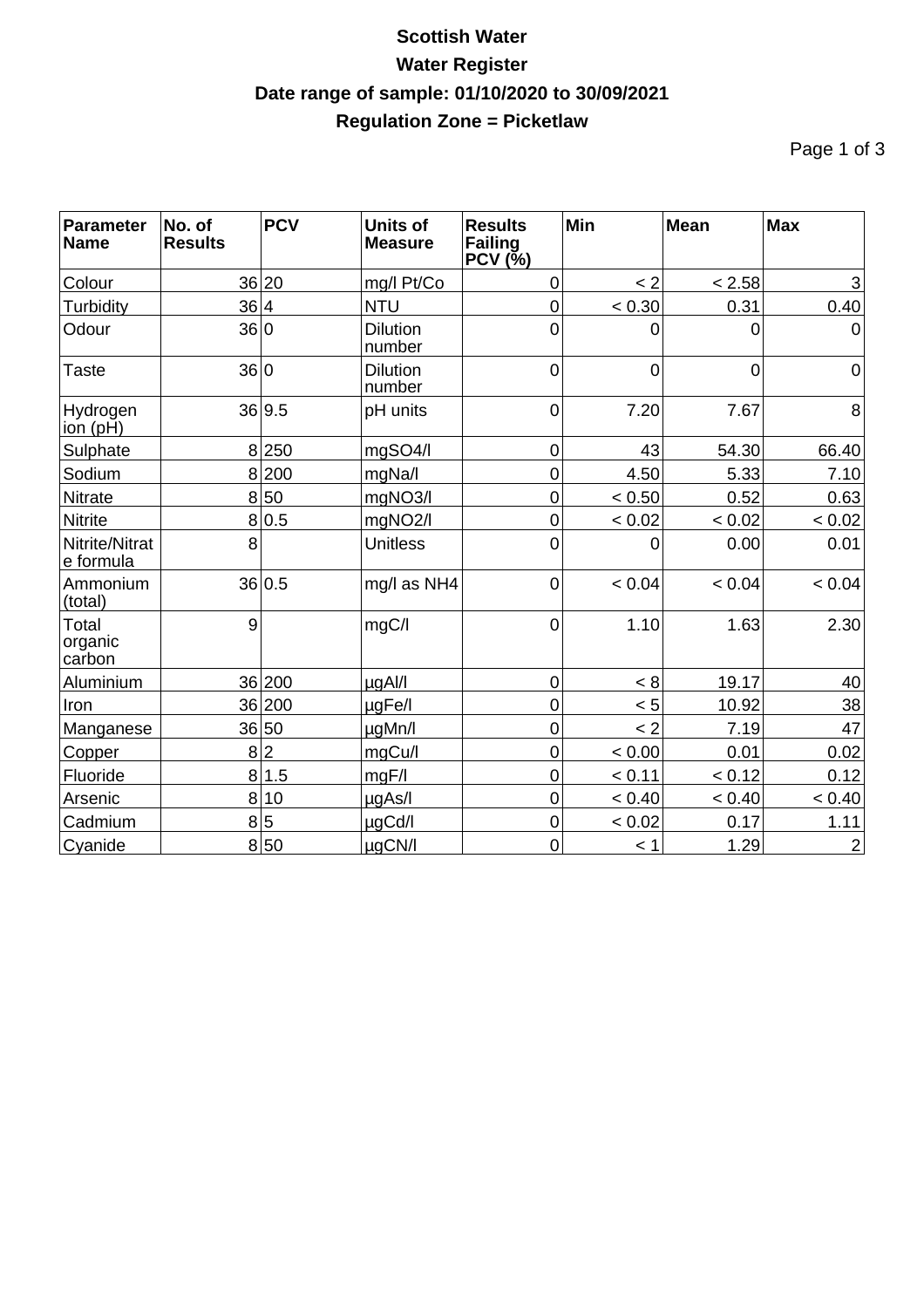## **Scottish Water Water Register Date range of sample: 01/10/2020 to 30/09/2021 Regulation Zone = Picketlaw**

Page 2 of 3

| <b>Parameter</b><br><b>Name</b>                                    | No. of<br><b>Results</b> | <b>PCV</b> | <b>Units of</b><br><b>Measure</b> | <b>Results</b><br><b>Failing</b><br>PCV (N) | Min         | Mean           | <b>Max</b>  |
|--------------------------------------------------------------------|--------------------------|------------|-----------------------------------|---------------------------------------------|-------------|----------------|-------------|
| Chromium                                                           |                          | 8 50       | µgCr/l                            | $\mathbf 0$                                 | < 0.40      | 0.44           | 0.70        |
| Mercury                                                            | 8                        |            | µgHg/l                            | $\mathbf 0$                                 | < 0.02      | < 0.02         | < 0.02      |
| <b>Nickel</b>                                                      | 8                        | 20         | µgNi/l                            | $\mathbf 0$                                 | < 0.80      | 1.16           | 3.60        |
| Lead                                                               |                          | 8 10       | µgPb/l                            | $\mathbf 0$                                 | < 0.20      | 0.41           | 1.70        |
| Antimony                                                           | 8                        | 5          | µgSb/l                            | $\mathbf 0$                                 | < 0.03      | 0.03           | 0.04        |
| Selenium                                                           |                          | 8 10       | µgSe/l                            | $\mathbf 0$                                 | < 0.60      | < 0.60         | < 0.60      |
| Pesticides -<br>Total<br>Substances                                |                          | 15 0.5     | $\mu$ g/l                         | 0                                           | 0           | 0.00           | 0.01        |
| PAH - Sum<br>Of 4<br>Substances                                    |                          | 8 0.1      | $\mu$ g/l                         | $\overline{0}$                              | < 0.02      | < 0.02         | < 0.02      |
| Coliform<br><b>Bacteria</b><br>(Total<br>coliforms)                | 96 0                     |            | CFU/100ml                         | $\mathbf 0$                                 | $\mathbf 0$ | 0              | $\mathbf 0$ |
| E. coli<br>(Faecal<br>coliforms)                                   | 96 0                     |            | CFU/100ml                         | $\mathbf 0$                                 | $\mathbf 0$ | 0              | $\mathbf 0$ |
| Enterococci<br>(Faecal<br>streptococci                             |                          | 8 0        | CFU/100ml                         | $\mathbf 0$                                 | $\mathbf 0$ | $\overline{0}$ | $\mathbf 0$ |
| Clostridium<br>perfringens<br>(Sulphite<br>Reducing<br>Clostridia) | 36 0                     |            | CFU/100ml                         | $\overline{0}$                              | $\mathbf 0$ | $\overline{0}$ | $\mathbf 0$ |
| Colony<br>Counts<br>After 3 Days<br>At 22øc                        | 36                       |            | CFU/ml                            | $\mathbf 0$                                 | $\mathbf 0$ | 2.14           | 18          |
| Colony<br>Counts<br>After 48<br>Hours At<br>$37\%c$                | 36                       |            | CFU/ml                            | 0                                           | $\pmb{0}$   | 0              | 0           |
| Residual<br><b>Disinfectant</b><br>- Free                          | 96                       |            | mg/l                              | $\overline{0}$                              | 0.21        | 0.61           | 1.16        |
| Residual<br><b>Disinfectant</b><br>- Total                         | 96                       |            | mg/l                              | $\pmb{0}$                                   | 0.33        | 0.72           | 1.23        |
| Conductivity                                                       |                          | 36 2500    | $\mu$ S/cm                        | $\pmb{0}$                                   | 60          | 162.42         | 189         |
| Chloride                                                           |                          | 8 250      | mgCl/l                            | $\mathbf 0$                                 | 6           | 8.13           | 11          |
| <b>Boron</b>                                                       | 8 1                      |            | mgB/l                             | $\pmb{0}$                                   | < 0.02      | < 0.05         | 0.07        |
| Benzo 3_4<br>Pyrene                                                |                          | 8 0.01     | µg/l                              | $\pmb{0}$                                   | < 0.00      | < 0.00         | < 0.00      |